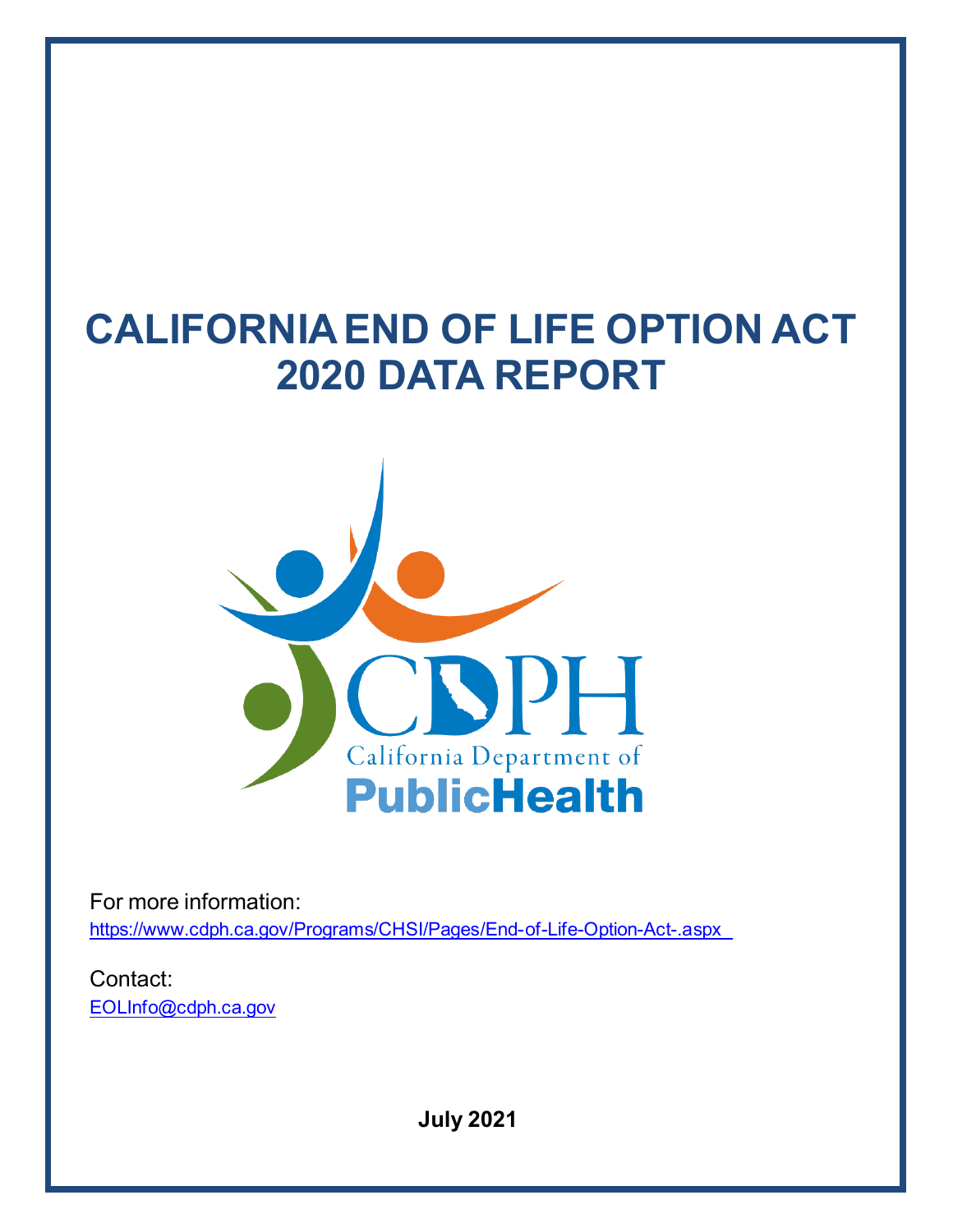### **Executive Summary**

California's End of Life Option Act (EOLA) became effective on June 9, 2016. The Act allows terminally ill adults living in California to obtain and self-administer aid-in-dying drugs.[1](#page-1-0) The Act requires the California Department of Public Health (CDPH) to provide annual reports under strict privacy requirements. CDPH's reporting requirements are outlined in Health and Safety Code section 443.19 (b), which reads:

*(b) On or before July 1, 2017, and each year thereafter, based on the information collected in the previous year, the department shall create a report with the information collected from the attending physician follow up form and post that report to its Internet Web site. The report shall include, but not be limited to, all of the following based on the information that is provided to the department and on the department's access to vital statistics:*

*(1) The number of people for whom an aid-in-dying prescription was written.*

*(2) The number of known individuals who died each year for whom aid-in-dying prescriptions were written, and the cause of death of those individuals.*

*(3) For the period commencing January 1, 2016, to and including the previous year, cumulatively, the total number of aid-in-dying prescriptions written, the number of people who died due to use of aid-in-dying drugs, and the number of those people who died who were enrolled in hospice or other palliative care programs at the time of death.*

*(4) The number of known deaths in California from using aid-in-dying drugs per 10,000 deaths in California.*

*(5) The number of physicians who wrote prescriptions for aid-in-dying drugs.*

*(6) Of people who died due to using an aid-in-dying drug, demographic percentages organized by the following characteristics:*

- *(A) Age at death.*
- *(B) Education level.*
- *(C) Race.*
- *(D) Sex.*
- *(E) Type of insurance, including whether or not they had insurance.*
- *(F) Underlying illness.*

<span id="page-1-0"></span><sup>&</sup>lt;sup>1</sup> Assembly Bill x2 15 (Eggman), Chapter 1, Statutes of 2015.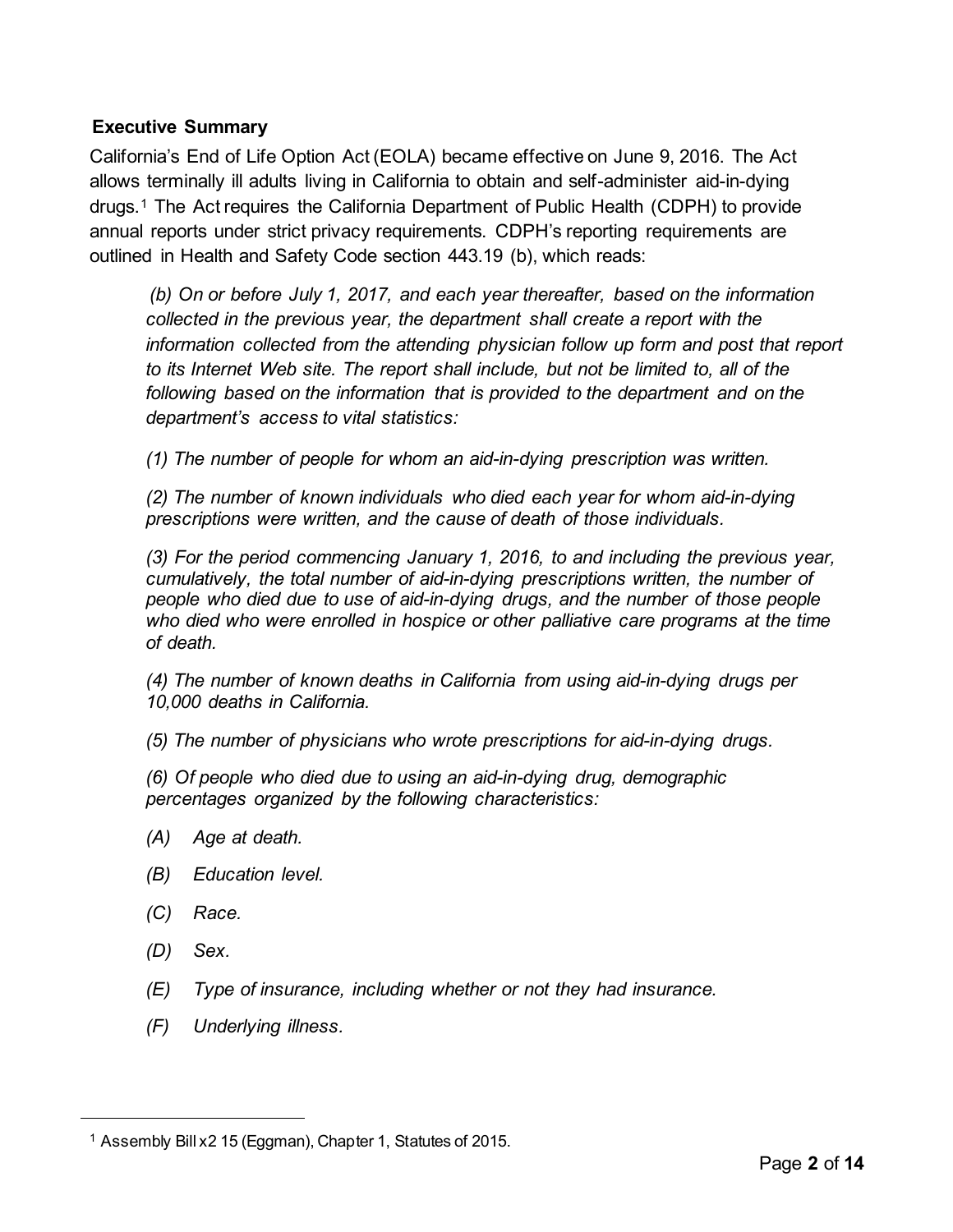This report presents data as reported to CDPH from the EOLA-mandated physician reporting forms received between January 1, 2020 and December 31, 2020, and reflects information on individuals who were prescribed aid-in-dying drugs and died in the calendar year of 2020, as well as cumulative counts for the period commencing January 1, 2016. The information collected has been aggregated to protect the privacy of the individuals.

For the calendar year ending December 31, 2020, 677 individuals received prescriptions under the Act. In 2020, 435 individuals died following their ingestion of the prescribed aid-indying drug(s), which includes 34 individuals who received prescriptions prior to 2020. Of the 435 individuals, 90.8 percent were 60 years of age or older, 89.2 percent had health insurance and 86.7 percent were receiving hospice and/or palliative care.

Since the law came into effect June 9, 2016 through December 31, 2020, prescriptions have been written for a total of 2,858 people under the Act and 1,816 individuals, or 63.5 percent, have died from ingesting the medications. Of the 2,858 individuals who have died under the Act, 1,587, or 87.4 percent, were receiving hospice and/or palliative care. Note that cumulative counts reported above do not match prior reports. These differences arise from a number of factors including the timing of forms received, the registration of deaths, and the inclusion of duplicate records in prior reports, which have been removed. A chart illustrating the number of prescriptions written and deaths under the Act from 2016 through 2020 is provided below in [Figure 1.](#page-2-0)



<span id="page-2-0"></span>**Figure 1: Summary of EOLA Prescriptions and Deaths 2016-2020**

Page **3** of **14**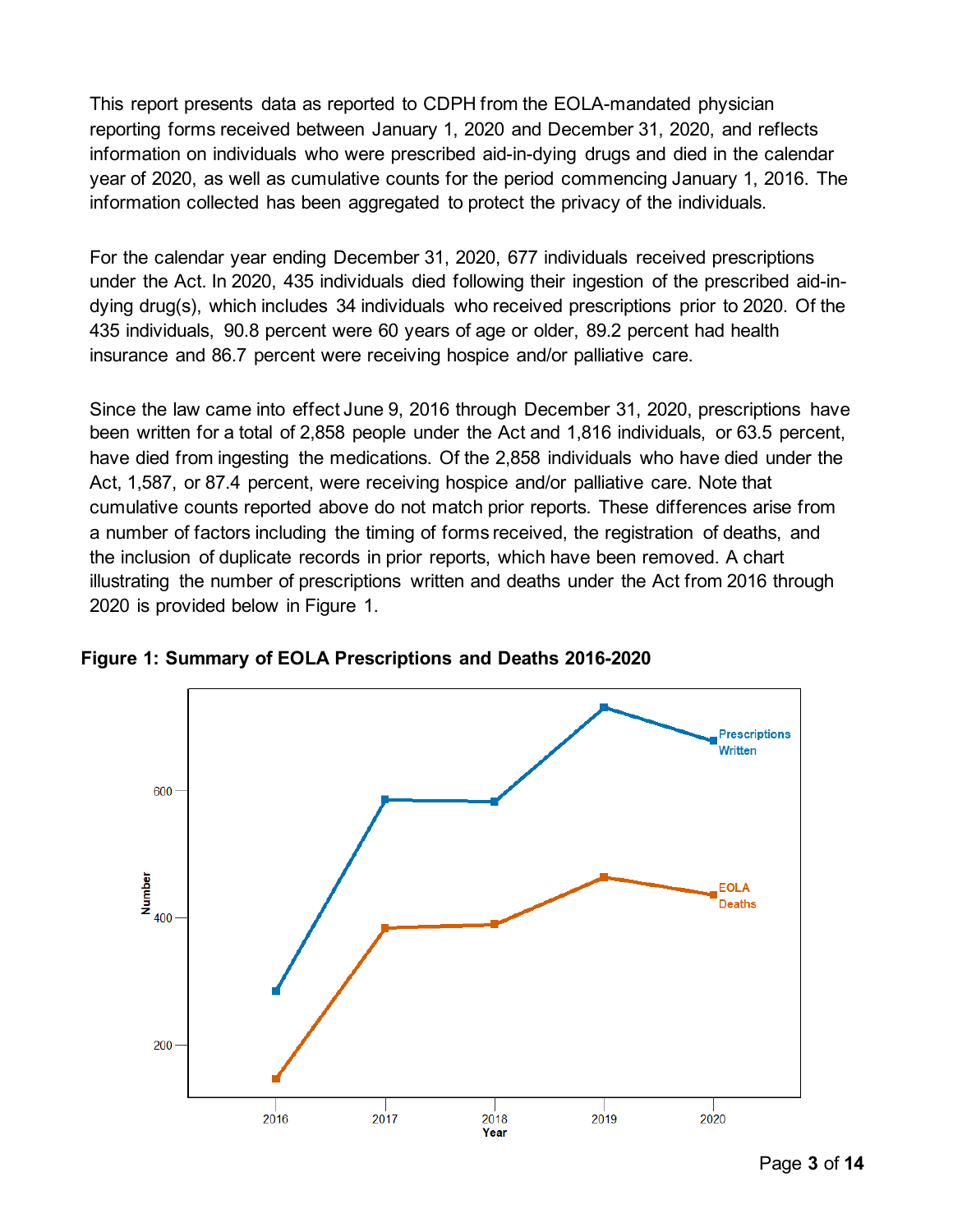## **Introduction**

The EOLA allows an adult diagnosed with a terminal disease, who meets certain qualifications, to request an aid-in-dying drug from a physician. The Act requires physicians to use forms specified in statute for submitting information to CDPH. CDPH is responsible for collecting data from these forms to prepare an annual report. Data presented in this report are based on the information from physicians' forms and California death certificates for calendar year 2020.

More information on the Act, reporting process, and required forms can be found here: [https://www.cdph.ca.gov/Programs/CHSI/Pages/End-of-Life-Option-Act-.aspx.](https://www.cdph.ca.gov/Programs/CHSI/Pages/End-of-Life-Option-Act-.aspx) 

# **Participation in the End-of-Life Option Activities**

For the calendar year 2020, 662 individuals started the end-of-life option process, as set forth in the Act, by making two verbal requests to their physicians at least 15 days apart. A total of 262 physicians prescribed 677 individuals aid-in-dying drugs. The two most common drug categories prescribed were a combination of a cardiotonic, opioid, and sedative at 82.3 percent followed by individuals who were only prescribed a sedative at 0.7 percent. Of the 677 individuals who were prescribed such drugs, 401, or 59.2 percent, were reported by their physician to have died following ingestion of aid-in-dying drugs prescribed under the Act; and 112 individuals, or 16.5 percent, died from the underlying illness or other causes. The ingestion status of the remaining 164 individuals is unknown. Of the remaining 164 individuals, 83, or 12.3 percent, have died, but their ingestion status is unknown because follow up information is not available yet. For the remaining 81 individuals, or 12 percent, both death and ingestion status are pending. Furthermore, 34 individuals with prescriptions written in prior years ingested and died from the drugs during 2020. As a result, the report demographics include the 435 individuals who ingested and subsequently died during the 2020 calendar year from aid-in-dying drugs. A chart illustrating the outcomes is provided below as [Figure 2.](#page-3-0)

<span id="page-3-0"></span>In [2](#page-3-1)020, 435 individuals<sup>2</sup> died from ingestion of aid-in-dying drugs, a rate of 13.8 per 10,000 deaths based on 314,982[3](#page-3-2),[4](#page-3-3) deaths to California residents in 2020. Excluding COVID-19 deaths, the rate of individuals who died from ingestion of aid-in-dying drugs was 15.4 per 10,000 deaths based on 282,559 non-COVID-19 deaths to California residents in 2020.

<span id="page-3-1"></span><sup>&</sup>lt;sup>2</sup> Total of individuals who received aid-in-dying prescriptions that died in 2020.

<span id="page-3-2"></span><sup>&</sup>lt;sup>3</sup> California Department of Public Health, California Comprehensive Death File, created in February 2021.

<span id="page-3-3"></span><sup>4</sup> Does not include out-of-state California resident deaths as of February 2021.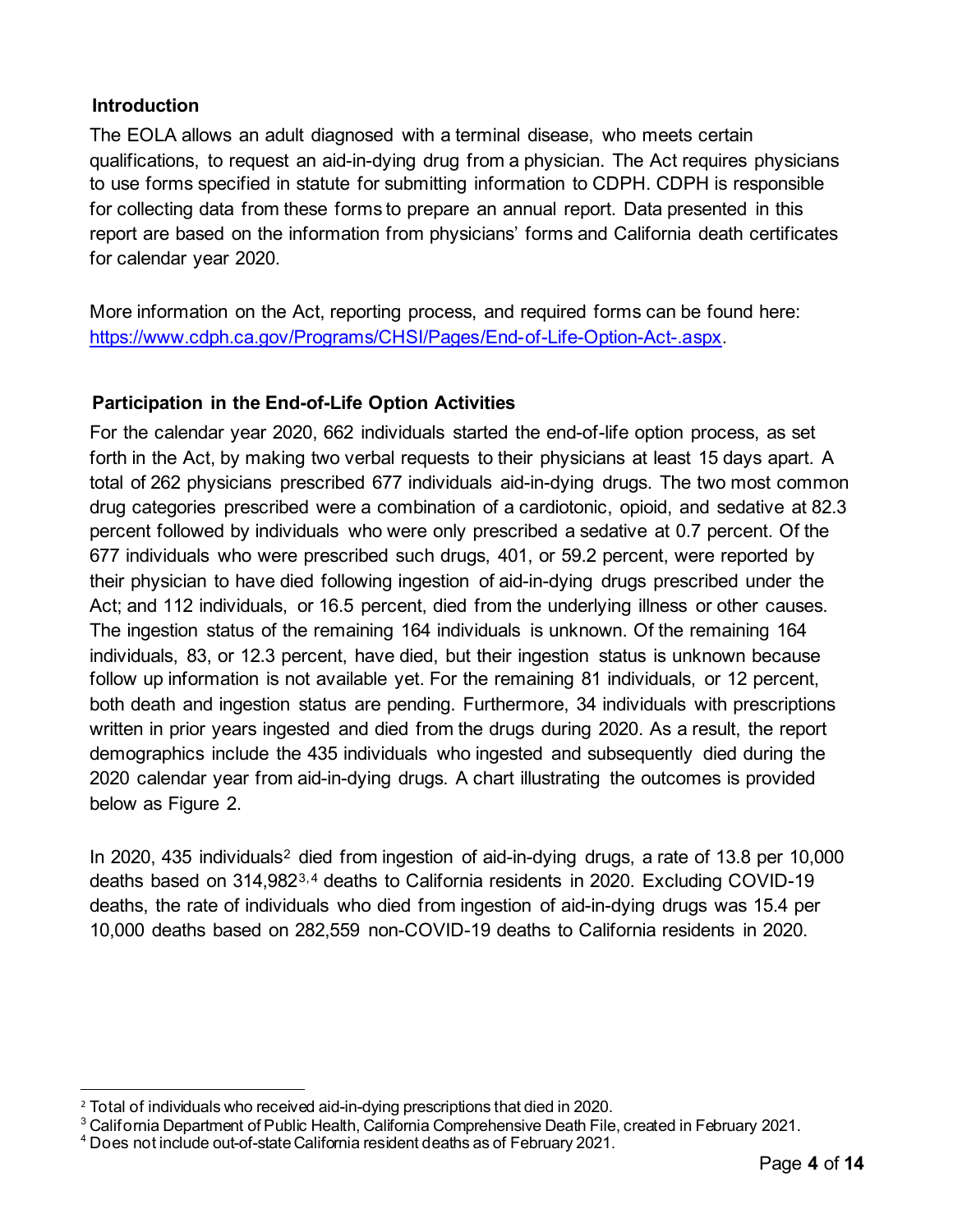## **Figure 2: Summary of EOLA Prescriptions Written in Prior Years and Drugs Ingested in 2020[5](#page-4-0)**



## **Characteristics of Individuals**

Of the 435 individuals who died pursuant to EOLA during 2020, 9.2 percent were under 60 years of age, 77.9 percent were 60-89 years of age, and 12.9 percent were 90 years of age and older. The median age was 74 years. The decedents were 87.4 percent white, 50.8 percent were female; 86.7 percent were receiving hospice and/or palliative care, and 76.1 percent had at least some level of college education. In addition, 83.4 percent informed their family of their decision to participate in EOLA. A summary of this information is set forth in [Table 1](#page-8-0) on pages [9-](#page-8-0)[10](#page-9-0) and [Table 3](#page-12-0) on pages [13-](#page-12-0)[14.](#page-13-0) 

Of the 435 individuals who died pursuant to EOLA during 2020, 70.8 percent were identified as having had malignant neoplasms (cancer). Neurological diseases such as amyotrophic lateral sclerosis and Parkinson's accounted for the second largest underlying illness grouping, totaling 10.8 percent.

The remaining major categories of underlying illnesses were documented as: respiratory diseases (non-cancer; 7.8 percent), cardiovascular diseases (5.1 percent), and other

<span id="page-4-0"></span><sup>&</sup>lt;sup>5</sup> Based on forms received as of February 8, 2021.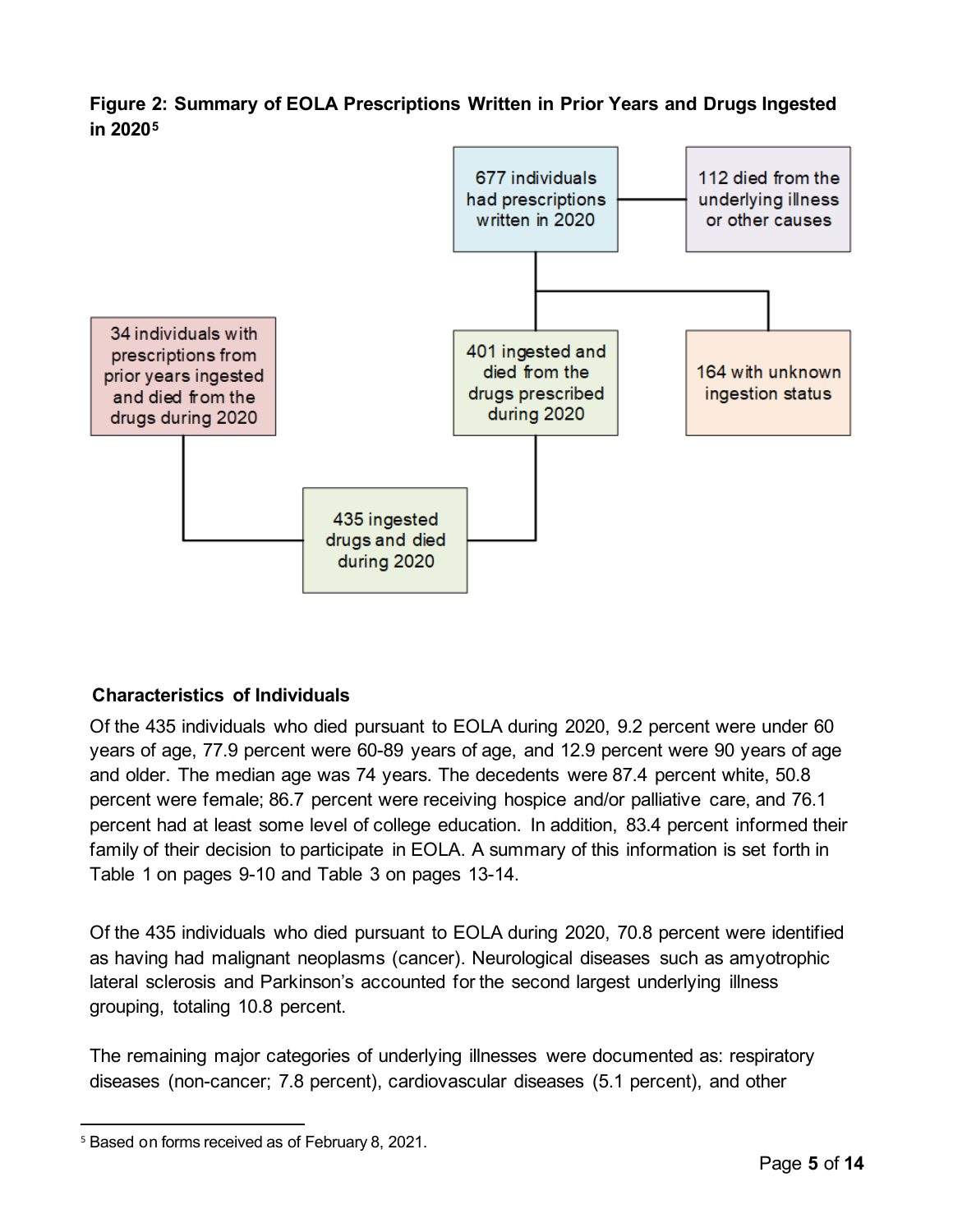diseases (5.5 percent). The other diseases were documented as; kidney disease (1.4 percent), cerebrovascular disease (1.1 percent), endocrine, nutritional and metabolic disease (1.1 percent), immune mediated disease (0.2 percent) and other (1.6 percent). The data are presented in [Figure 3](#page-5-0) below.

Certifiers<sup>[6](#page-5-1)</sup> (physicians, coroners, and medical examiners) report the underlying terminal disease as the cause of death on the death certificates. This approach complies with applicable law; best ensures the reliability and usefulness of data collected from the death certificate for state, national, and international surveillance purposes; and effectuates the California Legislature's intent to maintain the confidentiality of individuals' participation in the Act.



## <span id="page-5-0"></span>**Figure 3: Major Illness Categories for EOLA Individuals in 2020**

<span id="page-5-1"></span><sup>6</sup> Health and Safety Code 102825(a) and Health and Safety code 102860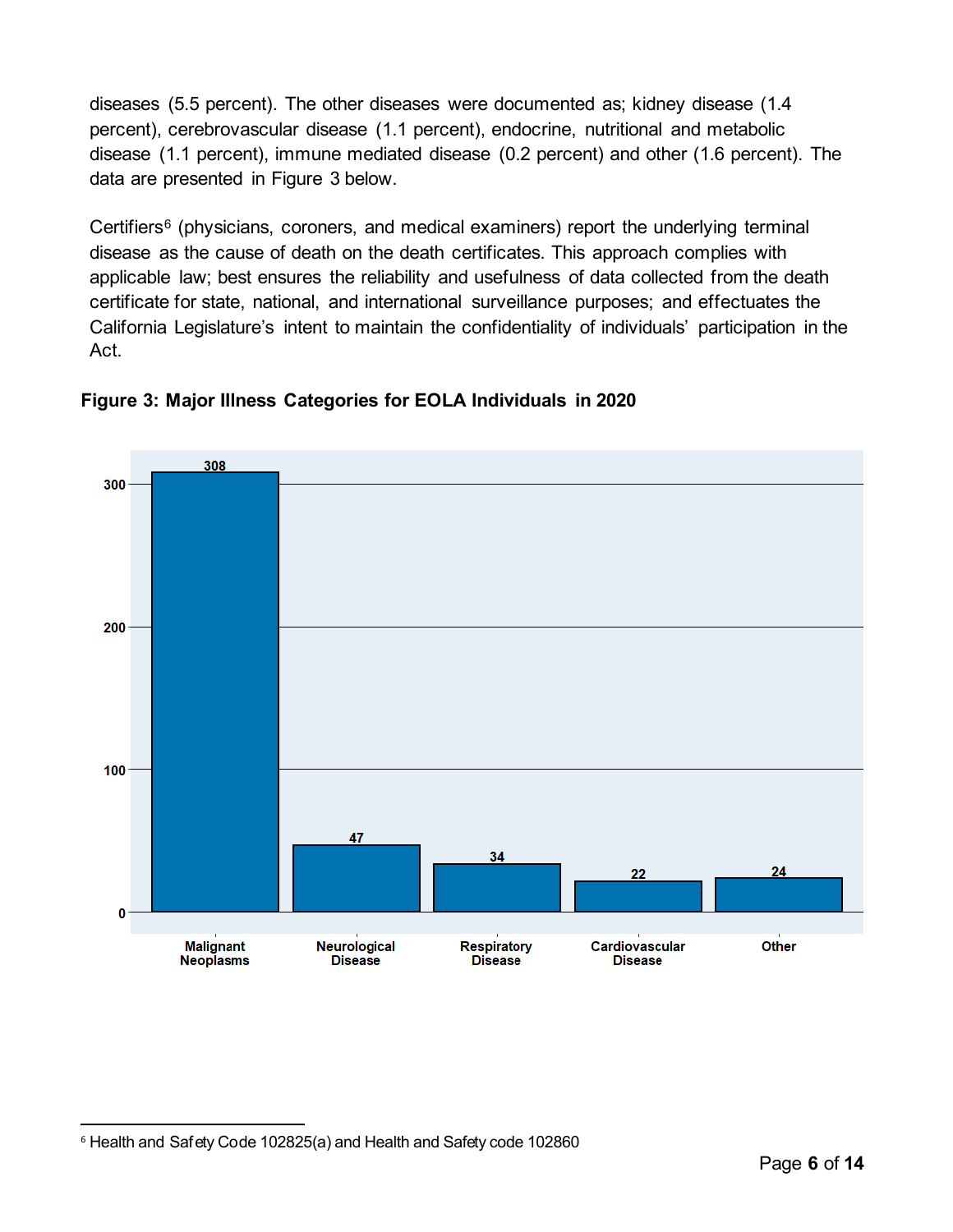Among individuals with cancer as the underlying terminal disease – the largest group of individuals who utilized the Act–lung cancer accounted for 17.2 percent, pancreatic cancer accounted for 11.0 percent, both colon cancer and prostate cancer constituted 7.1 percent, cancer of the eye, brain, and other parts of central nervous system constituted 6.5 percent, blood cancer and cancer of the female genital organs both comprised 5.8 percent, and breast cancer accounted for 5.5 percent. Other malignant neoplasms accounted for the remaining 33.8 percent, as shown below in [Figure 4.](#page-6-0) Additional information regarding the other types of malignant neoplasms can be found in [Table 2](#page-10-0) on pages [11-](#page-10-0)[12.](#page-11-0)



## <span id="page-6-0"></span>**Figure 4: Major Malignant Neoplasm Types for EOLA Individuals in 2020[7](#page-6-1)**

Most of the individuals who participated in the Act had some form of health insurance (89.2 percent). Of those with health insurance, 62.5 percent of individuals had Medicare or Medicare combined with another type of insurance, while 13.3 percent of individuals had only private insurance. Individuals who had an unspecified type of insurance comprised 10.6 percent of the Act participants followed by individuals with only Medi-Cal at 2.1 percent, and individuals with other governmental insurance (e.g., Covered California or

<span id="page-6-1"></span><sup>7</sup> Percentages presented in this Data Report are rounded to the nearest tenth. Due to rounding, percentages when totaled may not equal 100.0 percent.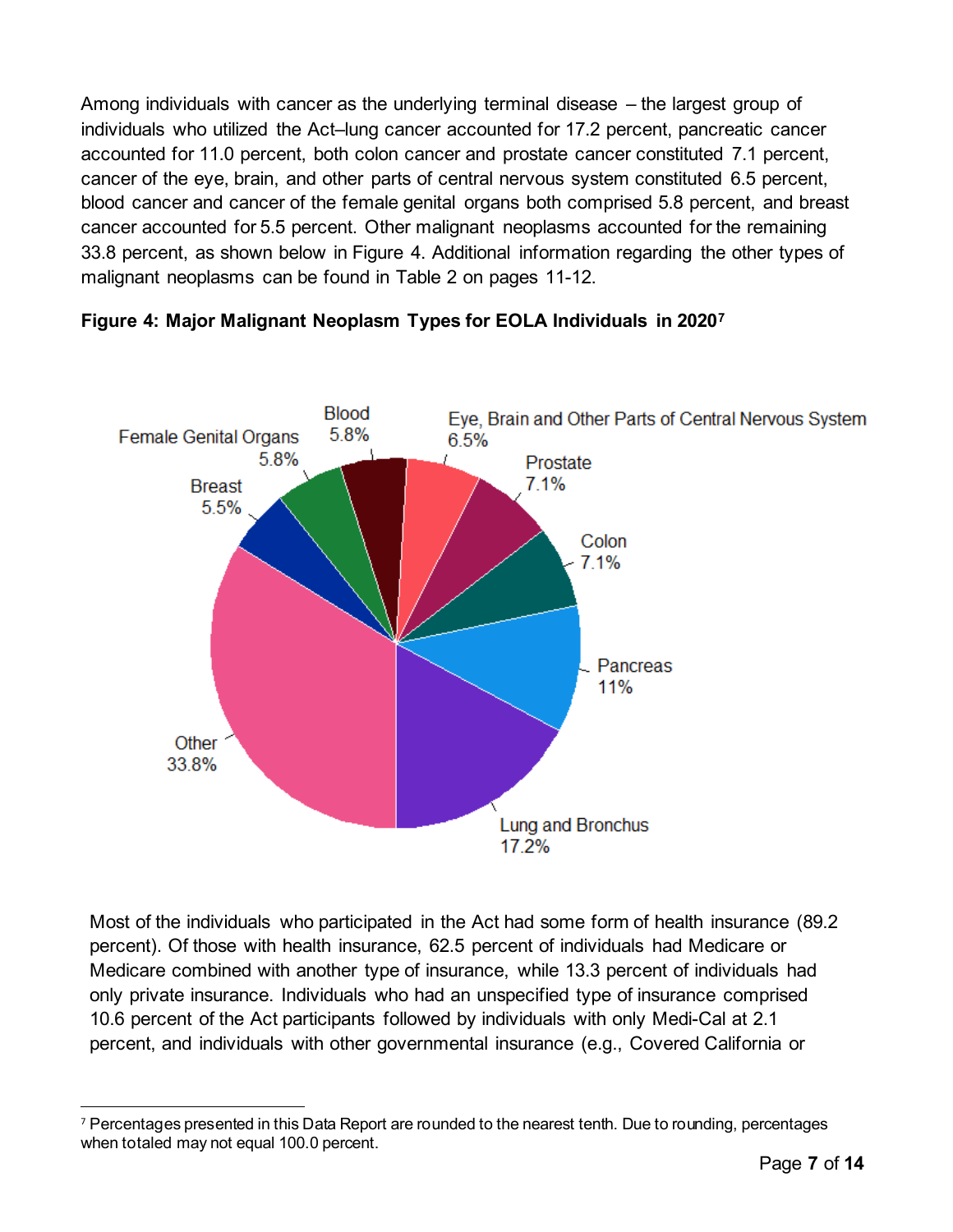Veterans Affairs) at 0.7 percent. 47 individuals, or 10.8 percent, had undetermined health insurance coverage.

A physician or trained healthcare professional was present for 179 individuals, or 41.1 percent, at the time of ingestion of the aid-in-dying drug. Of the 179 individuals who had a physician or trained healthcare professional present at the time of ingestion, another healthcare provider was present for 45.8 percent of individuals, followed by an attending physician, who was present for 44.1 percent of individuals. The majority, or 92.0 percent, of all individuals were in a private home for ingestion.

Additional information regarding insurance status and other characteristics of individuals who died following ingestion of an aid-in-dying drug can be found in Table 3 on pages 13- 14.

# **Conclusion**

This Data Report presents data reported to CDPH from EOLA-mandated physician reporting forms and reflects information on all patients who were prescribed aid-in-dying medications in 2020 or prior years, and subsequently died in 2020 of ingesting the prescribed drugs. The information collected by CDPH has been aggregated to protect the privacy of the participants.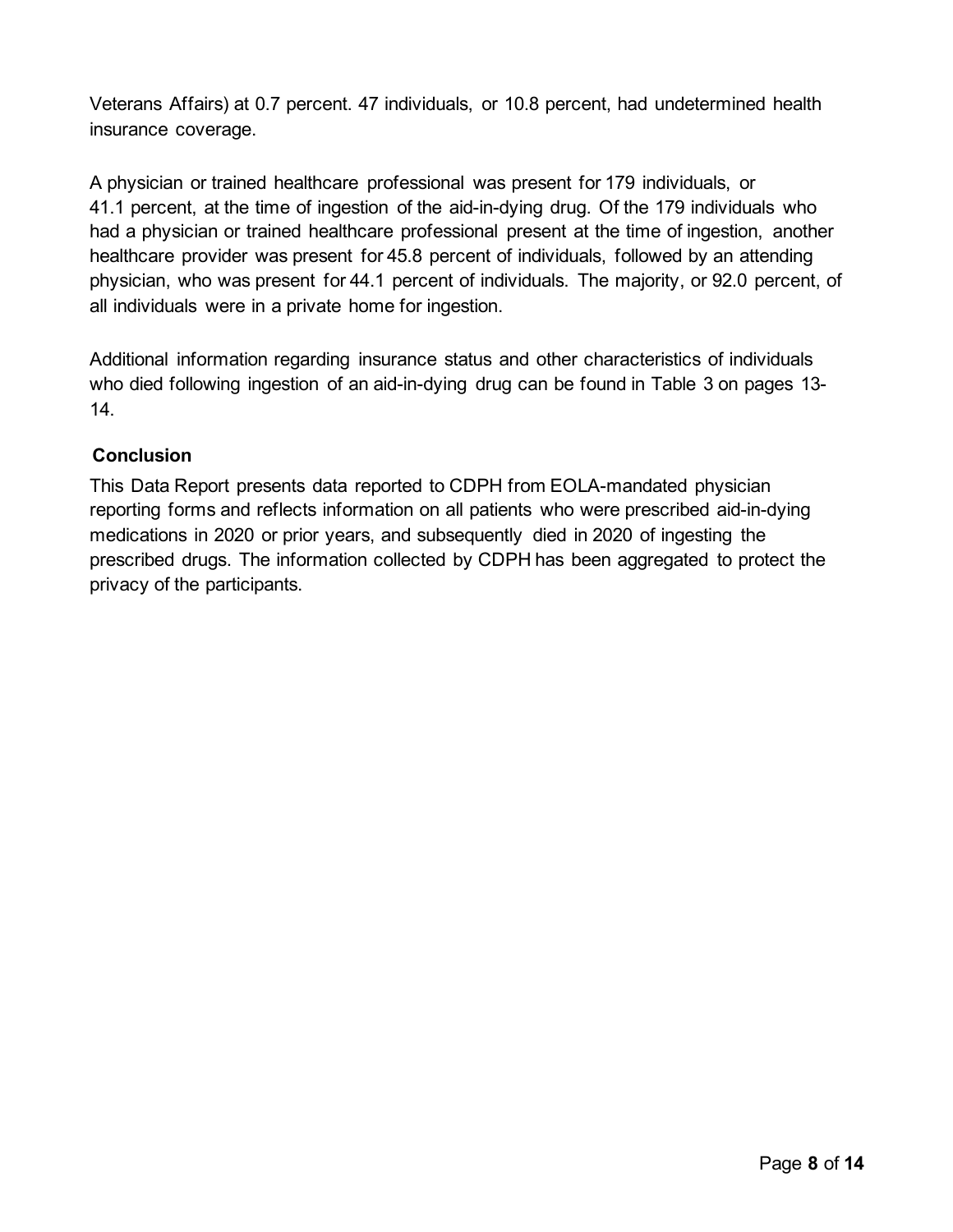## <span id="page-8-0"></span>**Table 1: Demographics of the EOLA Individuals Who Died Following Ingestion of an Aid-in-Dying Drug**

| <b>EOLA Individuals</b>                | 2020 | $(N=435)$  | 2019 | $(N=463)$  | 2016-<br>2018 | $(N=918)$  | <b>Total</b> | $(N=1816)$ |
|----------------------------------------|------|------------|------|------------|---------------|------------|--------------|------------|
| Age                                    | N    | (%)        | N    | (%)        | N             | (%)        | N            | (%)        |
| Under 60                               | 40   | (9.2)      | 55   | (11.9)     | 110           | (12.0)     | 205          | (11.3)     |
| 60-69                                  | 98   | (22.5)     | 98   | (21.2)     | 206           | (22.4)     | 402          | (22.1)     |
| 70-79                                  | 147  | (33.8)     | 131  | (28.3)     | 275           | (30.0)     | 553          | (30.5)     |
| 80-89                                  | 94   | (21.6)     | 117  | (25.3)     | 218           | (23.7)     | 429          | (23.6)     |
| 90 and Over                            | 56   | (12.9)     | 62   | (13.4)     | 109           | (11.9)     | 227          | (12.5)     |
| Median Age<br>(Range)                  | 74   | $(27-107)$ | 76   | $(23-104)$ | 74            | $(27-106)$ | 75           | $(23-107)$ |
| <b>Gender</b>                          | N    | (%)        | N    | (%)        | N             | (%)        | N            | (%)        |
| Female                                 | 221  | (50.8)     | 217  | (46.9)     | 466           | (50.8)     | 904          | (49.8)     |
| Male                                   | 214  | (49.2)     | 246  | (53.1)     | 452           | (49.2)     | 912          | (50.2)     |
| <b>Education</b>                       | N    | (%)        | N    | (%)        | N             | (%)        | N            | (%)        |
| No High School<br>Diploma              | 8    | (1.8)      | 16   | (3.5)      | 30            | (3.3)      | 54           | (3.0)      |
| <b>HS Diploma or</b><br><b>GED</b>     | 93   | (21.4)     | 96   | (20.7)     | 176           | (19.2)     | 365          | (20.1)     |
| Some College                           | 78   | (17.9)     | 83   | (17.9)     | 168           | (18.3)     | 329          | (18.1)     |
| Associate's Degree                     | 40   | (9.2)      | 28   | (6.0)      | 62            | (6.8)      | 130          | (7.2)      |
| <b>Bachelor's Degree</b>               | 120  | (27.6)     | 116  | (25.1)     | 228           | (24.8)     | 464          | (25.6)     |
| Master's Degree                        | 53   | (12.2)     | 70   | (15.1)     | 151           | (16.4)     | 274          | (15.1)     |
| Doctorate or<br>Professional<br>Degree | 40   | (9.2)      | 49   | (10.6)     | 98            | (10.7)     | 187          | (10.3)     |
| Unknown                                | 3    | (0.7)      | 5    | (1.1)      | 5             | (0.5)      | 13           | (0.7)      |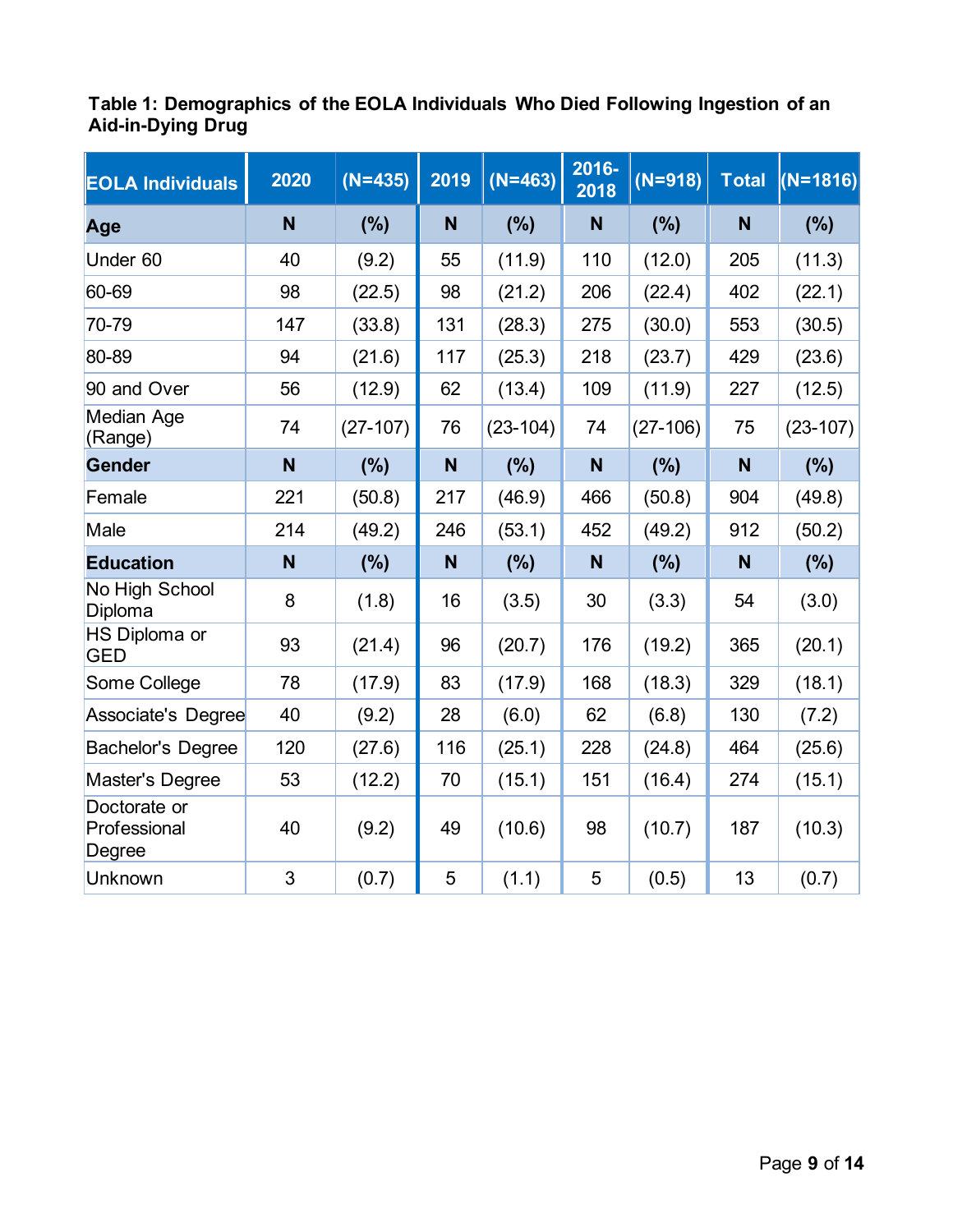<span id="page-9-0"></span>**Table 1: Demographics of the EOLA Individuals Who Died Following Ingestion of an Aid-in-Dying Drug, continued**

| <b>EOLA Individuals</b>                     | 2020        | $(N=435)$ | 2019           | $(N=463)$ | 2016-<br>2018  | $(N=918)$ | <b>Total</b> | $(N=1816)$ |
|---------------------------------------------|-------------|-----------|----------------|-----------|----------------|-----------|--------------|------------|
| <b>Race/Ethnicity</b>                       | N           | (%)       | N              | (%)       | N              | (%)       | N            | (% )       |
| White                                       | 380         | (87.4)    | 400            | (86.4)    | 823            | (89.7)    | 1603         | (88.3)     |
| <b>Black</b>                                | 4           | (0.9)     | 6              | (1.3)     | $\overline{7}$ | (0.8)     | 17           | (0.9)      |
| American<br>Indian/Alaskan<br><b>Native</b> | $\mathbf 0$ | (0.0)     | $\mathbf 0$    | (0.0)     | 1              | (0.1)     | 1            | (0.1)      |
| Asian                                       | 33          | (7.6)     | 30             | (6.5)     | 50             | (5.4)     | 113          | (6.2)      |
| Hawaiian/Pacific<br><b>Islander</b>         | 1           | (0.2)     | $\overline{2}$ | (0.4)     | 1              | (0.1)     | 4            | (0.2)      |
| Other                                       | 1           | (0.2)     | 1              | (0.2)     | 1              | (0.1)     | 3            | (0.2)      |
| Multi-race                                  | 1           | (0.2)     | 4              | (0.9)     | 6              | (0.7)     | 11           | (0.6)      |
| Hispanic                                    | 15          | (3.4)     | 19             | (4.1)     | 29             | (3.2)     | 63           | (3.5)      |
| Unknown                                     | $\mathbf 0$ | (0.0)     | 1              | (0.2)     | $\overline{0}$ | (0.0)     | 1            | (0.1)      |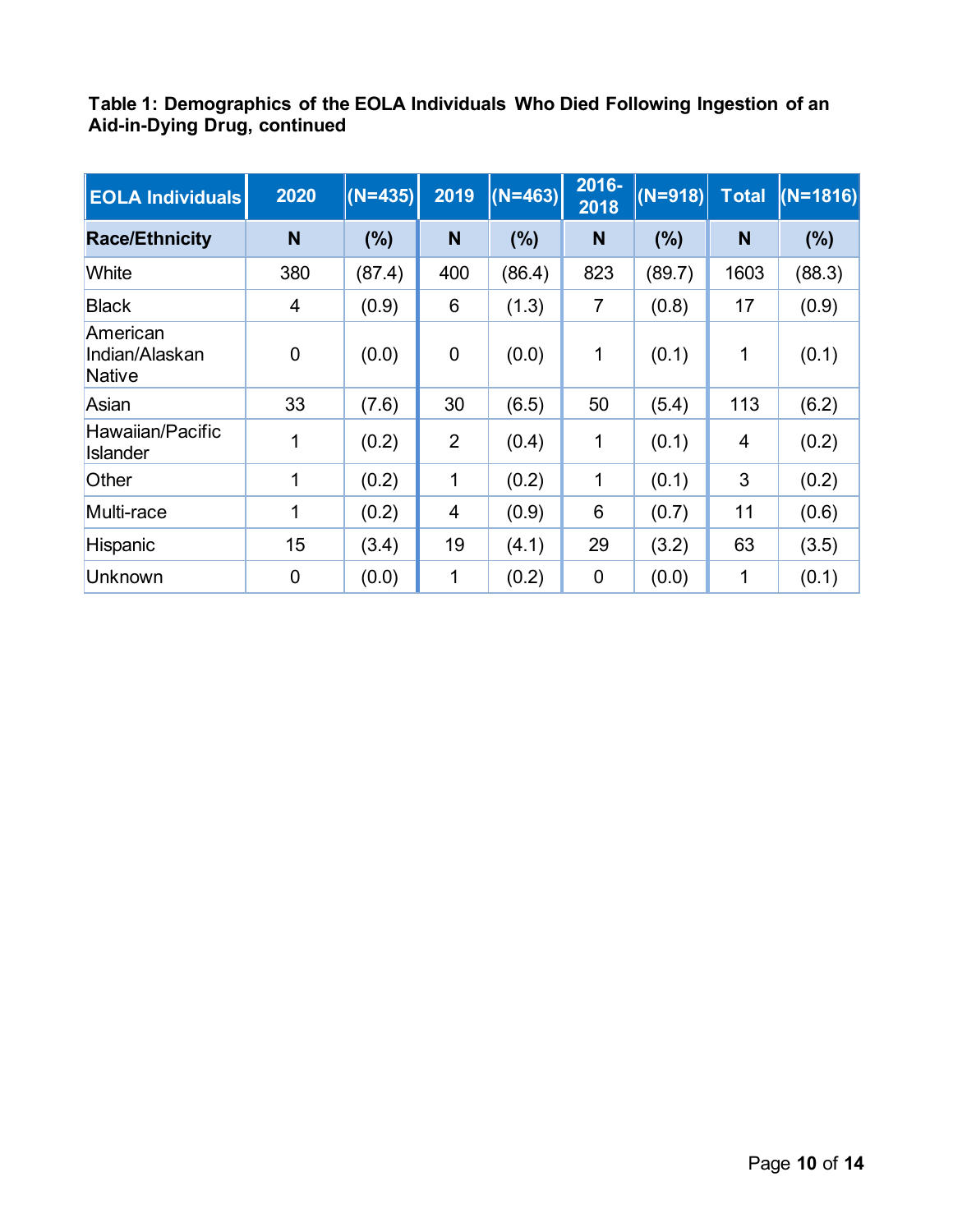## <span id="page-10-0"></span>**Table 2: Underlying Illness of the EOLA Individuals Who Died Following Ingestion of an Aid-in-Dying Drug**

| <b>EOLA Individuals</b>                                     | 2020           | $(N=435)$ | 2019           | $(N=463)$ | 2016-<br>2018  | $(N=918)$ Total |      | $(N=1816)$ |
|-------------------------------------------------------------|----------------|-----------|----------------|-----------|----------------|-----------------|------|------------|
| <b>Underlying Illness</b>                                   | N              | (%)       | N              | (%)       | N              | (%)             | N    | (%)        |
| <b>Malignant Neoplasms</b><br>(Cancer)                      | 308            | (70.8)    | 320            | 69.1      | 645            | 70.3            | 1273 | 70.1       |
| Lung and Bronchus                                           | 53             | (17.2)    | 51             | (15.9)    | 105            | (16.8)          | 209  | (16.4)     |
| Pancreas                                                    | 34             | (11.0)    | 33             | (10.3)    | 56             | (8.7)           | 123  | (9.7)      |
| Prostate                                                    | 22             | (7.1)     | 27             | (8.4)     | 51             | (7.9)           | 100  | (7.9)      |
| Colon                                                       | 22             | (7.1)     | 27             | (8.4)     | 43             | (6.7)           | 92   | (7.2)      |
| <b>Female Genital Organs</b>                                | 18             | (5.8)     | 26             | (8.1)     | 39             | (6.0)           | 83   | (6.5)      |
| <b>Breast</b>                                               | 17             | (5.5)     | 28             | (8.8)     | 51             | (7.9)           | 96   | (7.5)      |
| <b>Other Digestive Organs</b><br>[e.g., stomach, esophagus] | 21             | (6.8)     | 19             | (5.9)     | 45             | (7.0)           | 85   | (6.7)      |
| <b>Blood</b>                                                | 18             | (5.8)     | 18             | (5.6)     | 43             | (6.7)           | 79   | (6.2)      |
| Liver                                                       | 14             | (4.5)     | 15             | (4.7)     | 22             | (3.4)           | 51   | (4.0)      |
| Eye, Brain and Other Parts<br>of Central Nervous System     | 20             | (6.5)     | 16             | (5.0)     | 38             | (5.9)           | 74   | (5.8)      |
| Ill-defined, Secondary, and<br><b>Unspecified Sites</b>     | 15             | (4.9)     | 13             | (4.1)     | 30             | (4.7)           | 58   | (4.6)      |
| <b>Urinary Tract</b>                                        | 18             | (5.8)     | 11             | (3.4)     | 30             | (4.7)           | 59   | (4.6)      |
| Lip, Oral Cavity, and<br>Pharynx                            | 13             | (4.2)     | 9              | (2.8)     | 31             | (4.8)           | 53   | (4.2)      |
| <b>Skin</b>                                                 | 6              | (1.9)     | 8              | (2.5)     | 21             | (3.3)           | 35   | (2.7)      |
| <b>Bone</b>                                                 | $\mathbf 1$    | (0.3)     | 4              | (1.3)     | $\overline{2}$ | (0.3)           | 7    | (.5)       |
| <b>Mesothelial and Soft Tissue</b>                          | $\overline{7}$ | (2.3)     | 4              | (1.3)     | 13             | (2.0)           | 24   | (1.9)      |
| Respiratory and Intrathoracic<br>Organs                     | 3              | (1.0)     | 3              | (0.9)     | 5              | (0.8)           | 11   | (0.9)      |
| <b>Thyroid and Other Endocrine</b><br>Glands                | 1              | (0.3)     | 1              | (0.3)     | 6              | (0.9)           | 8    | (0.6)      |
| <b>Other Cancers</b>                                        | 5              | (1.6)     | $\overline{7}$ | (2.2)     | 14             | (2.2)           | 26   | (2.0)      |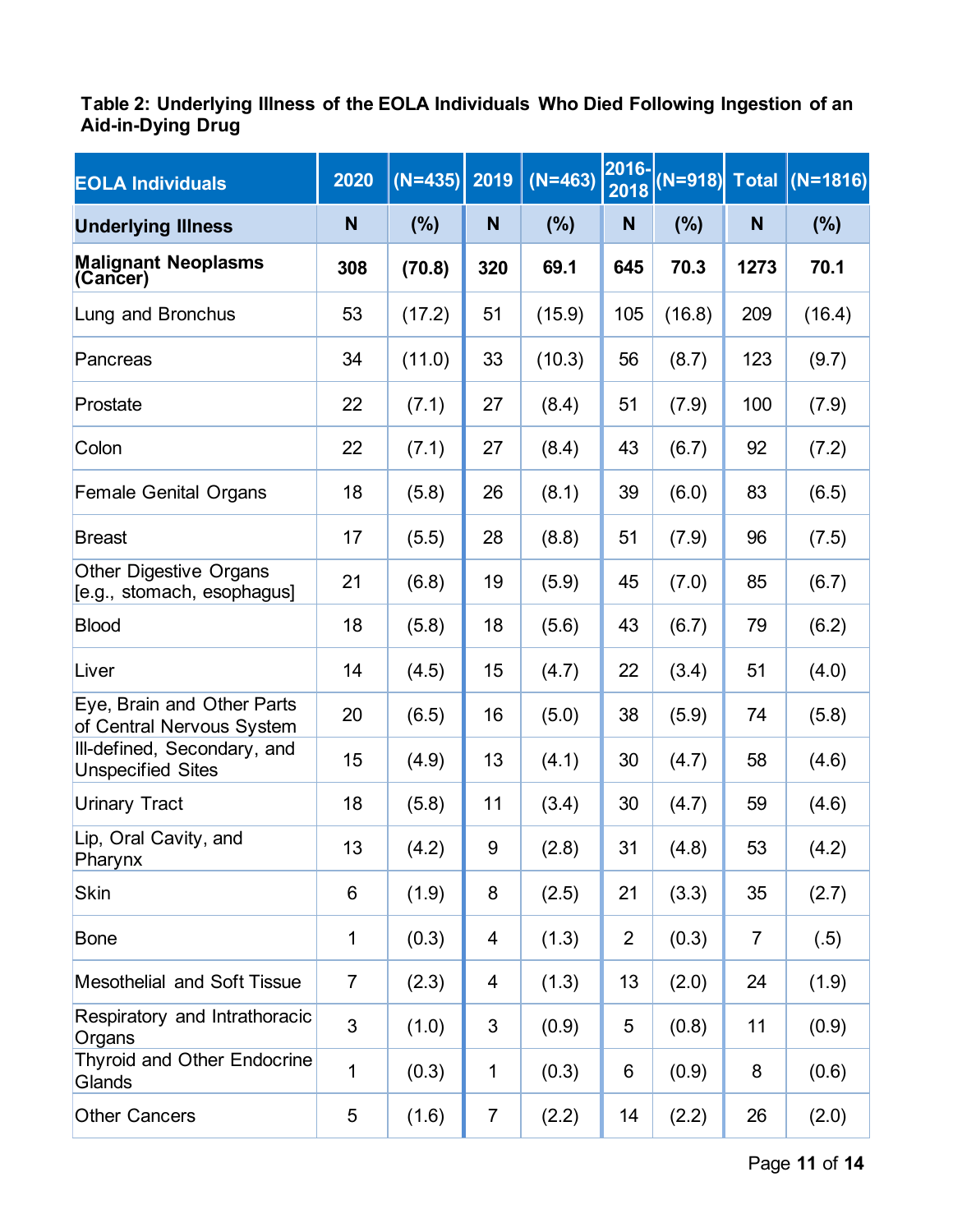<span id="page-11-0"></span>**Table 2: Underlying Illness of the EOLA Individuals Who Died Following Ingestion of an Aid-in-Dying Drug, continued**

| <b>EOLA Individuals</b>                                       | 2020           | $(N=435)$ 2019 |                | $(N=463)$ | $ 2016- $<br>2018 |        |                | (N=918) Total (N=1816) |
|---------------------------------------------------------------|----------------|----------------|----------------|-----------|-------------------|--------|----------------|------------------------|
| <b>Underlying Illness</b>                                     | N              | (%)            | $\mathsf{N}$   | (%)       | N                 | (%)    | N              | $(\%)$                 |
| <b>Neurological Disease</b>                                   | 47             | (10.8)         | 45             | (9.7)     | 106               | (11.5) | 198            | (10.9)                 |
| Amyotrophic Lateral Sclerosis                                 | 27             | (57.4)         | 16             | (35.6)    | 73                | (68.9) | 116            | (58.6)                 |
| Parkinson's Disease                                           | 8              | (17.0)         | 12             | (26.7)    | 14                | (13.2) | 34             | (17.2)                 |
| Polio                                                         | $\mathbf 0$    | (0)            | 1              | (2.2)     | $\mathbf{1}$      | (0.9)  | $\overline{2}$ | (1.0)                  |
| Other                                                         | 12             | (25.5)         | 16             | (35.6)    | 18                | (17.0) | 46             | (23.2)                 |
| <b>Cardiovascular Disease</b>                                 | 22             | (5.1)          | 39             | (8.4)     | 66                | (7.2)  | 127            | (7.0)                  |
| <b>Respiratory Disease</b>                                    | 34             | (7.8)          | 33             | (7.1)     | 50                | (5.4)  | 117            | (6.4)                  |
| <b>Chronic Lower Respiratory</b><br><b>Disease</b>            | 28             | (82.4)         | 21             | (63.7)    | 40                | (80)   | 89             | (76.1)                 |
| Other                                                         | 6              | (17.6)         | 12             | (36.4)    | 10                | (20)   | 28             | (24.0)                 |
| <b>Cerebrovascular Disease</b>                                | 5              | (1.1)          | $\overline{7}$ | (1.5)     | 11                | (1.2)  | 23             | (1.3)                  |
| <b>Kidney Disease</b>                                         | 6              | (1.4)          | 5              | (1.1)     | 13                | (1.4)  | 24             | (1.3)                  |
| <b>Endocrine, Nutritional and</b><br><b>Metabolic Disease</b> | 5              | (1.1)          | 5              | (1.1)     | 4                 | (0.4)  | 14             | (0.8)                  |
| <b>Immune Mediated Disease</b><br>[e.g., Multiple Sclerosis]  | 1              | (0.2)          | 4              | (0.9)     | 5                 | (0.5)  | 10             | (0.6)                  |
| Other <sup>8</sup>                                            | $\overline{7}$ | (1.6)          | 5              | (1.1)     | 18                | (2.0)  | 30             | (1.6)                  |

<span id="page-11-1"></span><sup>8</sup> Includes Gastrointestinal Disease; Liver Disease; Infectious and Parasitic Disease; Musculoskeletal and Connective Tissue Diseases; Blood Disease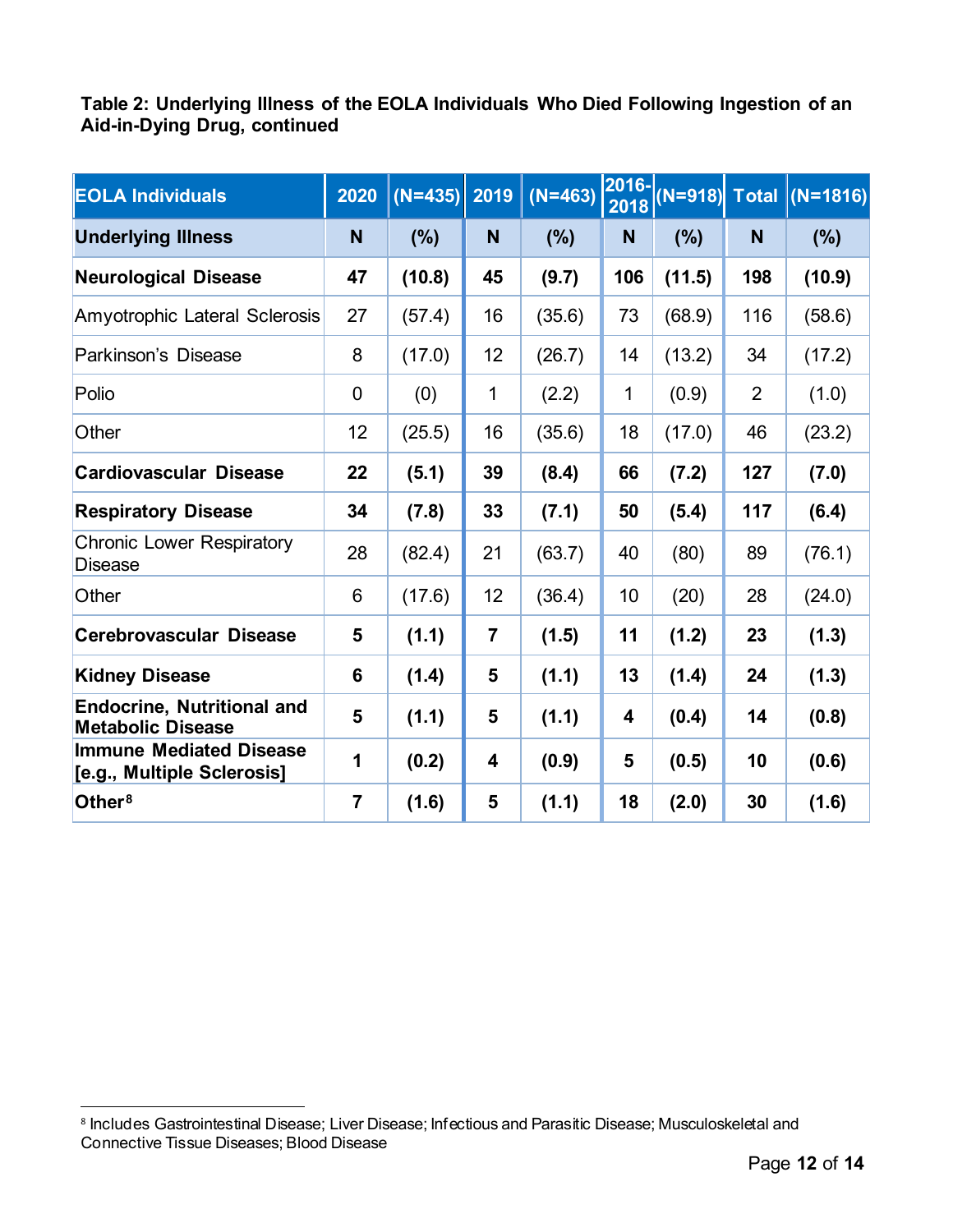# <span id="page-12-0"></span>**Table 3: Characteristics of the EOLA Individuals Who Died Following Ingestion of an Aid-in-Dying Drug**

| <b>EOLA Individuals</b>                                | 2020             | $(N=435)$ | 2019         | $(N=463)$ | 2016-<br>2018 | $(N=918)$ | <b>Total</b> | $(N=1816)$ |
|--------------------------------------------------------|------------------|-----------|--------------|-----------|---------------|-----------|--------------|------------|
| <b>Insurance</b>                                       | N                | (%)       | $\mathsf{N}$ | (%)       | N             | (%)       | N            | (%)        |
| Medicare or Medicare with<br>another type of insurance | 272              | (62.5)    | 292          | (63.1)    | 593           | (64.6)    | 1157         | (63.7)     |
| Private Insurance                                      | 58               | (13.3)    | 71           | (15.3)    | 131           | (14.3)    | 260          | (14.3)     |
| Medi-Cal                                               | $9\,$            | (2.1)     | 10           | (2.2)     | 24            | (2.6)     | 43           | (2.4)      |
| <b>Other Governmental Insurance</b>                    | $\mathfrak{S}$   | (0.7)     | $\mathbf 0$  | (0)       | 5             | (0.5)     | 8            | (0.4)      |
| Has Insurance, but unknown<br>type                     | 46               | (10.6)    | 38           | (8.2)     | 124           | (13.5)    | 208          | (11.5)     |
| No Insurance                                           | $\mathbf 0$      | (0.0)     | 1            | (0.2)     | 4             | (0.4)     | 5            | (.28)      |
| Unknown                                                | 47               | (10.8)    | 51           | (11.0)    | 37            | (4.0)     | 135          | (7.4)      |
| <b>Hospice and/or Palliative care</b>                  | $\mathsf{N}$     | (%)       | N            | $(\%)$    | N             | (%)       | N            | $(\%)$     |
| Enrolled                                               | 377              | (86.7)    | 400          | (86.4)    | 810           | (88.2)    | 1587         | (87.4)     |
| <b>Not Enrolled</b>                                    | 48               | (11.0)    | 33           | (7.1)     | 96            | (10.5)    | 177          | (9.7)      |
| <b>Unknown</b>                                         | 10               | (2.3)     | 30           | (6.5)     | 12            | (1.3)     | 52           | (2.9)      |
| <b>Aid-in-Dying Drugs</b>                              | N                | (%)       | N            | (%)       | N             | (%)       | N            | (%)        |
| Cardiotonic, Opioid, Sedative                          | 358              | (82.3)    | 372          | (80.3)    | 290           | (31.6)    | 1020         | (56.2)     |
| Sedative                                               | 3                | (0.7)     | 10           | (2.2)     | 472           | (51.4)    | 485          | (26.7)     |
| Other                                                  | 32               | (7.4)     | 21           | (4.5)     | 67            | (7.3)     | 120          | (6.6)      |
| <b>Unknown</b>                                         | 42               | (9.7)     | 60           | (13.0)    | 89            | (9.7)     | 191          | (10.5)     |
| <b>Patient Informed Family of</b><br><b>Decision</b>   | $\mathsf{N}$     | (%)       | ${\sf N}$    | (%)       | N             | (%)       | N            | (%)        |
| Yes                                                    | 363              | (83.4)    | 400          | (86.4)    | 794           | (86.5)    | 1557         | (85.7)     |
| No                                                     | 6                | (1.4)     | 15           | (3.2)     | 21            | (2.3)     | 42           | (2.3)      |
| No Family to Inform                                    | $\boldsymbol{9}$ | (2.1)     | 8            | (1.7)     | 16            | (1.7)     | 33           | (1.8)      |
| Unknown                                                | 57               | (13.1)    | 40           | (8.6)     | 87            | (9.5)     | 184          | (10.1)     |